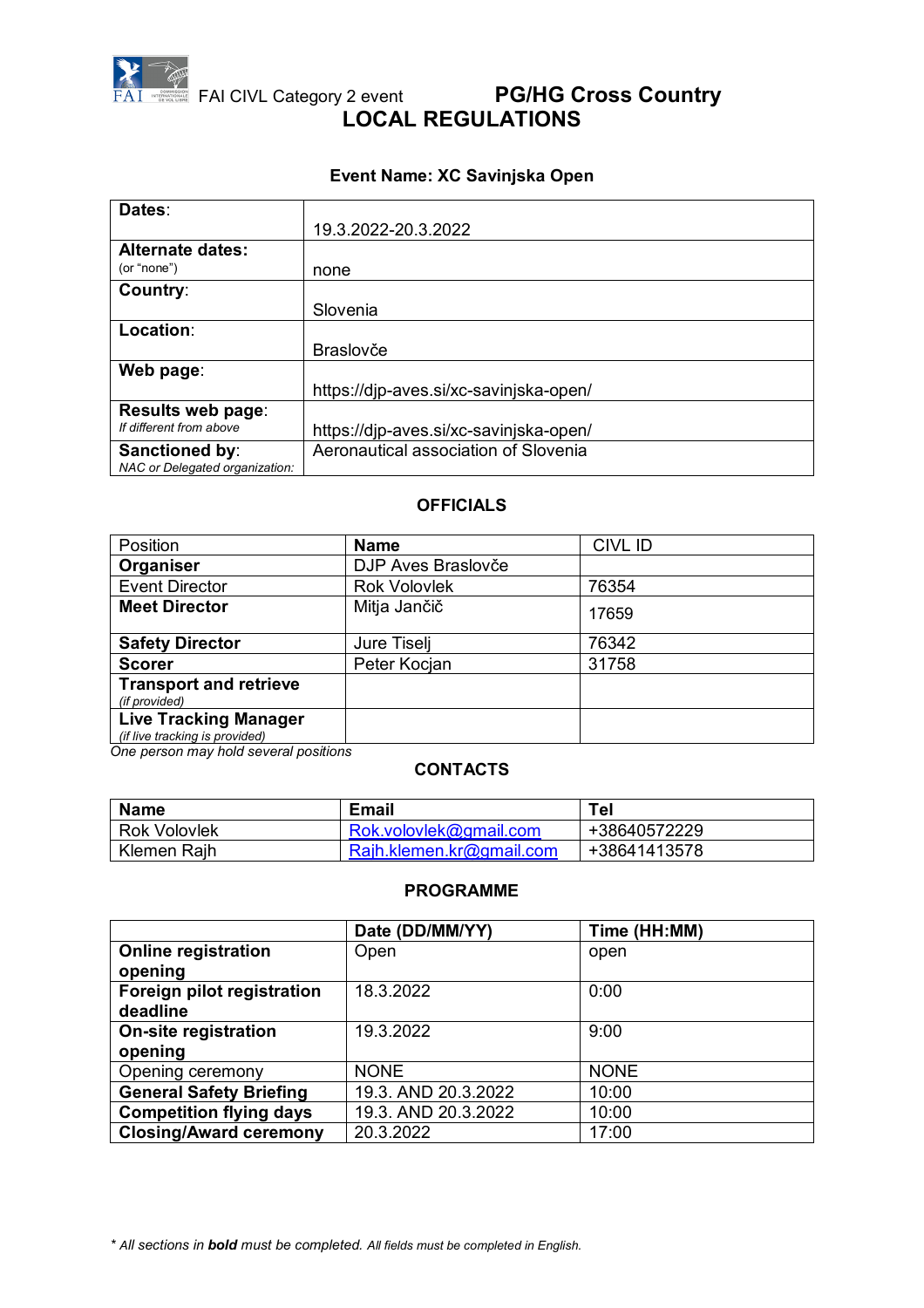

# FAI CIVL Category 2 event **PG/HG Cross Country LOCAL REGULATIONS**

### **SCORING CATEGORIES**

- 1. Overall
- 2. Female (all classes)
- 3. Fun class (up to EN-B)
- 4. Sport class (up to EN-C)
- 5. Serial class (up to EN-D)

### **SELECTION AND REQUIREMENTS**

#### **Maximum number of pilots**: 60

### **Selection**

Eligibility criteria: 25% (15) places reserved for foreign pilots

Selection criteria for national pilots: In online registration order – Yes In WPRS order - Yes

Selection criteria for non-national pilots: In online registration order – Yes In WPRS order - Yes

#### **Documents**

*List of documents to provide at registration*

- **FAI SL**
- IPPI Card level 5
- **Pilot's National licence**
- **Signed application form**
- **Signed Release of liability, Waiver of Legal rights**
- **Insurance**

#### **Insurance**

Third party liability limit, medical care limit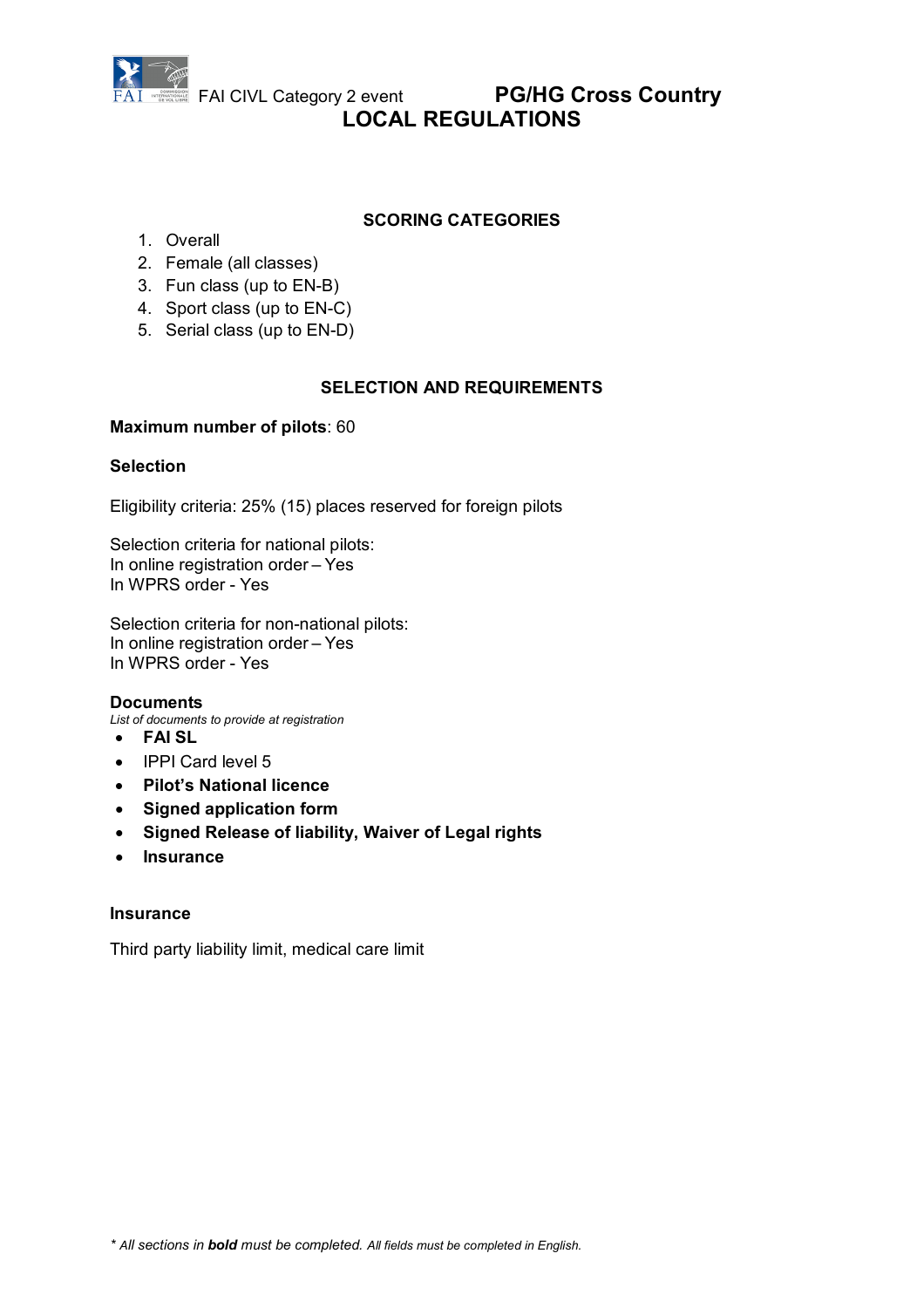

## **FAI CIVL Category 2 event PG/HG Cross Country LOCAL REGULATIONS**

## **ENTRY FEE AND SERVICES PROVIDED**

#### **Entry Fee**

Amount In local currency: **50€**

**Payment deadline**: 19.3.2022

**Payment Details**: Bank transfer or CASH at registration desk (60€)

**Refund policy**: If only 1 day is flyable 20€ refund if no days are flyable 40€

#### **Services included in the entry fee:**

- Transport to takeoff
- Takeoff fees
- Awards and medals for winners
- Daily lunch packets
- Gathering, calculating and posting the results
- Goal beer
- 1. ID card & safety/contact information No
- 2. Map with take-offs, turnpoints, landings, restricted areas No
- 3. Turnpoints files Yes
- 4. Contest numbers No
- 5. Lunch pack Yes
- 6. Water on take-off Yes
- 7. Toilets on take-off – No
- 8. Transport to take-off Yes
- 9. GPS track-log download Yes
- 10. Live-tracking – No
- 11. Free internet (Wi-Fi) access at the HQ Yes
- 12. Opening ceremony No
- 13. Closing ceremony  $-$  Yes
- 14. Briefings in English Yes
- 15. Daily meteorology briefing – Yes
- 16. Retrieve by organisers' vehicles free of charge – Yes
- 17. Drinks at goal– Yes

#### **Medical Services included into Entry fee:**

*Leave Yes or No for the mentioned items. Add more items provided if necessary.*

- 1. First Aid on take-off (doctor, paramedic) – No
- 2. Ambulance on take-off – No
- 3. Helicopter evacuation – Yes, response time 15 min.
- 4. Mountain rescue team – Yes
- 5. Nearest Hospital  – Splošna bolnišnica Celje, Oblakova ulica 5, 3000 Celje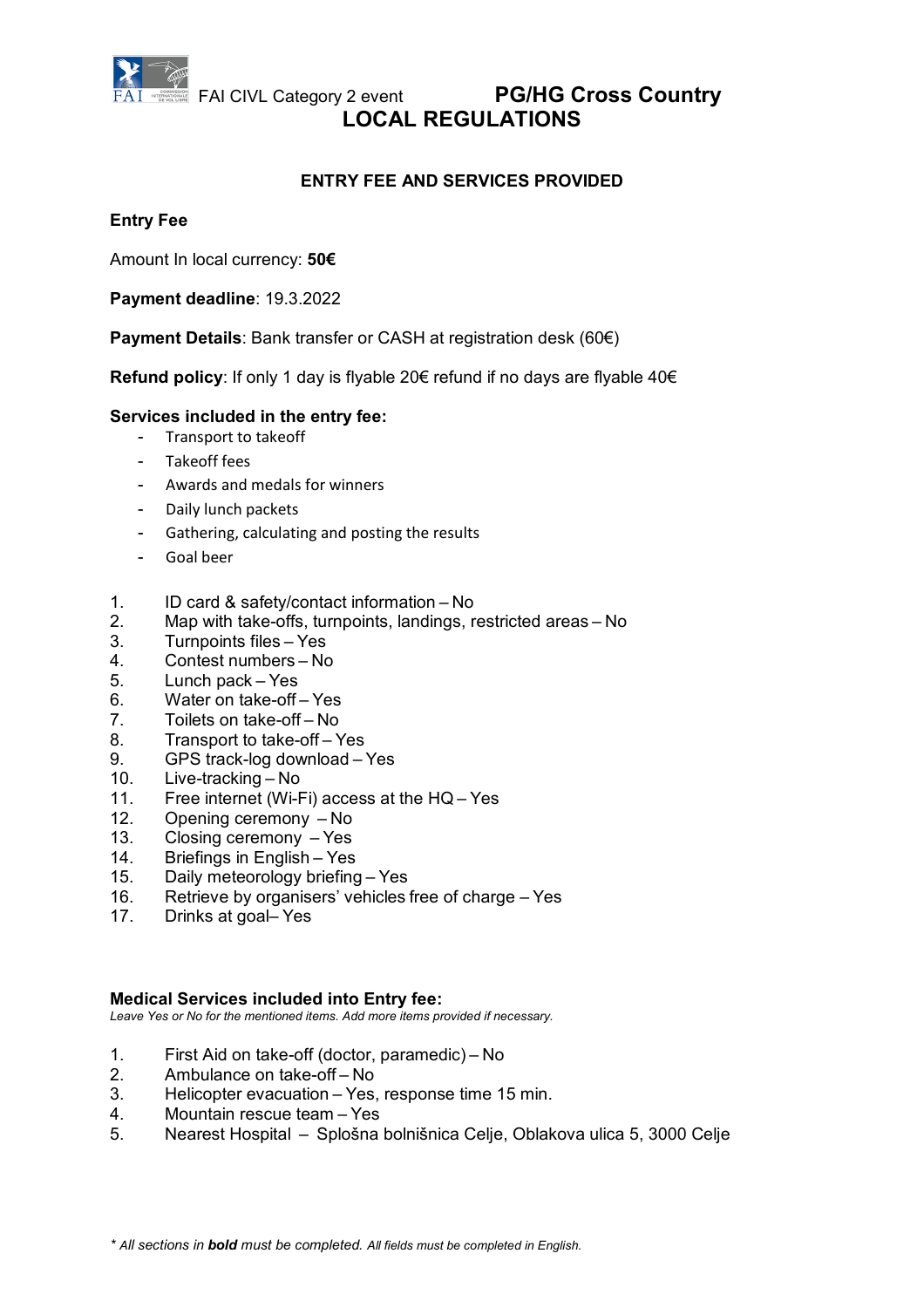

# FAI CIVL Category 2 event **PG/HG Cross Country LOCAL REGULATIONS**

| <b>VENUES</b>                              |                                                   |  |
|--------------------------------------------|---------------------------------------------------|--|
| Describe all take-offs. goals and HQ       |                                                   |  |
| <b>Headquarters 1</b>                      | Male Braslovče 13b, 46.29920173055739,            |  |
|                                            | 15.041161257552233                                |  |
| Take-off 1 Dobrovlje V                     | 46.2974, 15.0091                                  |  |
|                                            | NE/SE/E                                           |  |
| Take-off 1 Orientation<br>Take-off 3 Malič |                                                   |  |
|                                            | 46.1822, 15.2056                                  |  |
| Take-off 3 Orientation                     | SE/S                                              |  |
| <b>Take-off 4 Kopitnik</b>                 | 46.1125, 15.1761                                  |  |
| <b>Take-off 4 Orientation</b>              | NE/N                                              |  |
| Take-off 5 Konjiška gora                   | 46.3347, 15.3464                                  |  |
| Take-off 5 Orientation                     | S/SW                                              |  |
| <b>Take-off Sizes</b>                      | All take offs allow 50 pilots to launch in 30 min |  |
| <b>Goal 1 Podvrh</b>                       | 46.30108991861524, 15.02680103438043              |  |
| Goal 1 Quality                             | Big open grassy field                             |  |
| <b>Goal 2 Radegunda</b>                    | 46.3570848950838, 14.9377784897047                |  |
| Goal 2 Quality                             | Big grassy field, slightly sloped, nearby trees   |  |
| Goal 3 Jagoče                              | 46.16527116037006, 15.234712811311558             |  |
| Goal 3 Quality                             | Big open grassy field                             |  |
| <b>Goal 4 Rimske Toplice</b>               | 46.12429323106957, 15.196650289109122             |  |
| Goal 4 Quality                             | Big open grassy field, slightly sloped            |  |
| <b>Goal 5 Frankolovo</b>                   | 46.33629573421996, 15.325111545956814             |  |
| <b>Goal 5 Quality</b>                      | Big grassy fields, nearby trees                   |  |
| All goals have windsocks                   |                                                   |  |
|                                            |                                                   |  |
|                                            |                                                   |  |
|                                            |                                                   |  |
|                                            |                                                   |  |
|                                            |                                                   |  |

#### **Airspace and Other Restrictions**

Defined in airspace.txt. 3 koridors – up to 5000ft, up to 7000ft, up to 9000ft.

#### **LIVE TRACKING**

### **Is live-tracking mandatory** – No

**Trackers provides by organiser –** No

Dedicated person assigned to watch live tracking – No

#### **SCORING**

#### **GPS Flight Verification**. **Scoring formula**: Time based formula Scoring program\*: Volirium

*\* All sections in bold must be completed. All fields must be completed in English.*